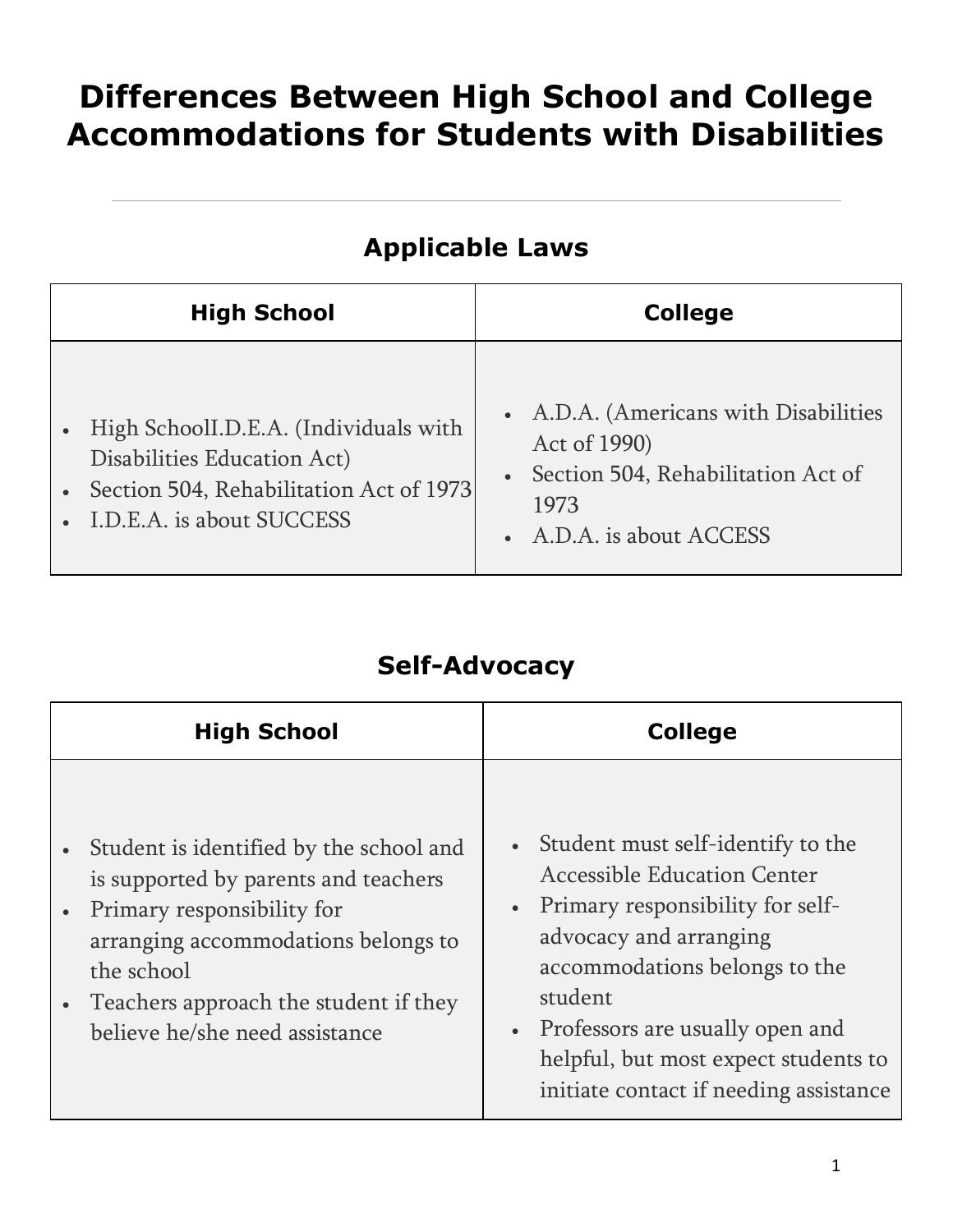#### **Parental Role**

| <b>High School</b>                                                                                                                                                                                      | <b>College</b>                                                                                                                                                                                                      |
|---------------------------------------------------------------------------------------------------------------------------------------------------------------------------------------------------------|---------------------------------------------------------------------------------------------------------------------------------------------------------------------------------------------------------------------|
| • Parent has access to student records<br>and can participate in the<br>accommodation process<br>• Parent advocates for student<br>• Parents and teachers may closely<br>monitor student's study habits | • Parent does not have access to<br>student records without student's<br>written consent<br>Student advocates for self<br>Students are responsible for<br>developing study habits that lead to<br>their own success |

| <b>High School</b>                                                                                                                                                                                                                                             | <b>College</b>                                                                                                                                                                                                                                                                                                                                                                                                         |
|----------------------------------------------------------------------------------------------------------------------------------------------------------------------------------------------------------------------------------------------------------------|------------------------------------------------------------------------------------------------------------------------------------------------------------------------------------------------------------------------------------------------------------------------------------------------------------------------------------------------------------------------------------------------------------------------|
| I.E.P. (Individualized Education Plan<br>and/or 504 Plan)<br>School provides evaluation at no cost<br>to student<br>Documentation focuses on<br>determining whether student is<br>eligible for services based on specific<br>disability categories in I.D.E.A. | • High School I.E.P. and 504 are not<br>sufficient; student documentation may<br>need to be updated. Documentation<br>guidelines specify information needed<br>for each category of disability.<br>Student must get evaluation at own<br>$\bullet$<br>expense<br>Documentation must provide<br>$\bullet$<br>information on specific functional<br>limitations, and demonstrate the need<br>for specific accommodations |

# **Required Documentation**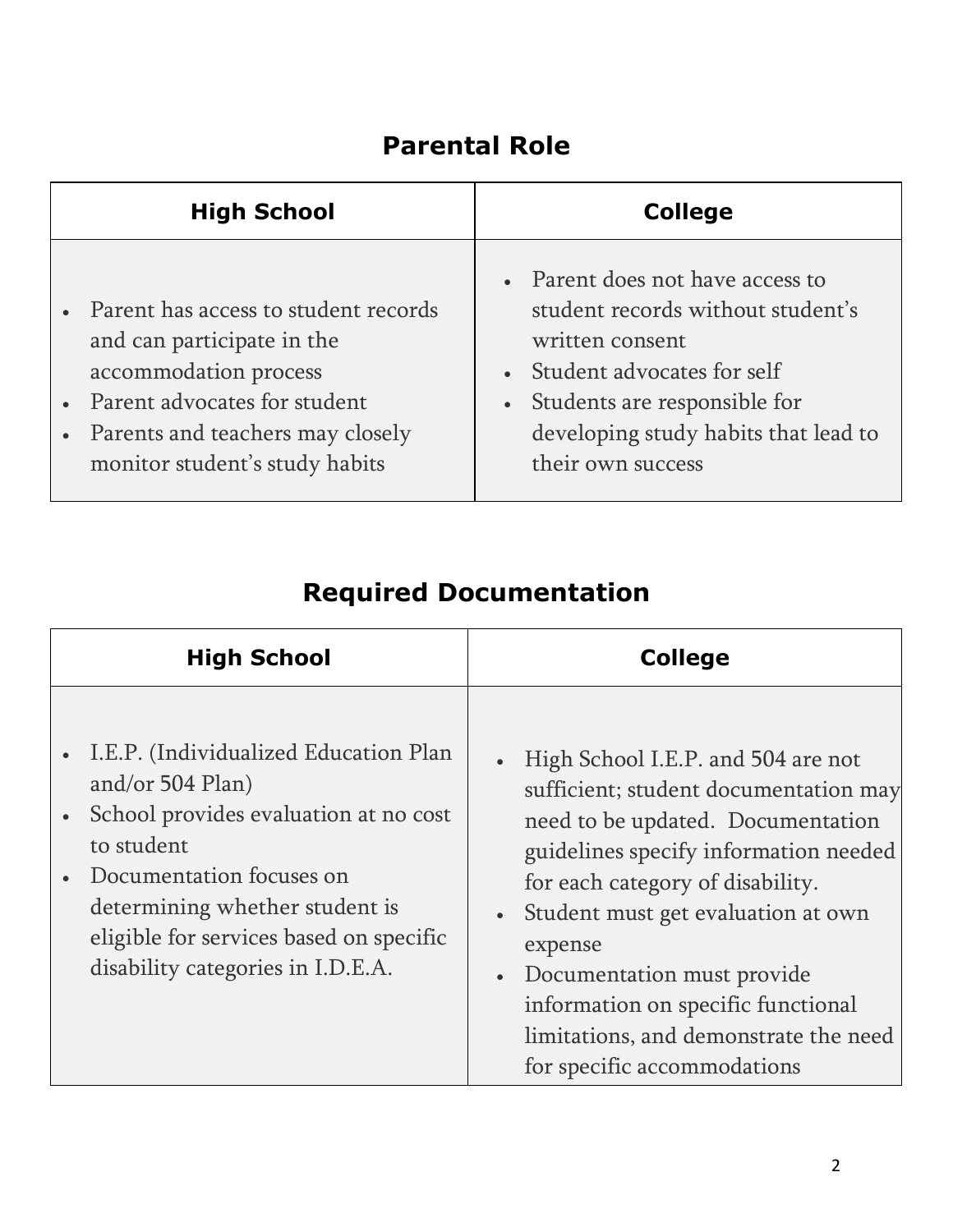### **Instruction**

| <b>High School</b>                                                                                                                                                                                                                                                                                                                                                                                                                                     | <b>College</b>                                                                                                                                                                                                                                                                                                                                                                                                                                                                        |
|--------------------------------------------------------------------------------------------------------------------------------------------------------------------------------------------------------------------------------------------------------------------------------------------------------------------------------------------------------------------------------------------------------------------------------------------------------|---------------------------------------------------------------------------------------------------------------------------------------------------------------------------------------------------------------------------------------------------------------------------------------------------------------------------------------------------------------------------------------------------------------------------------------------------------------------------------------|
| Teachers may modify curriculum<br>and/or alter pace of assignments<br>Students are expected to read short<br>assignments that are then discussed,<br>and often re-taught, in class<br>Students are expected to read short<br>assignments that are then discussed,<br>and often re-taught, in class<br>Students are expected to read short<br>assignments that are then discussed,<br>and often re-taught, in class<br>Attendance is taken and reported | • Professors are not required to modify<br>curriculum design or alter assignment<br>deadlines<br>Students are assigned substantial<br>amounts of reading and writing<br>which may not be directly addressed<br>in class<br>Students need to review class notes<br>and text material regularly<br>Professors expect students to meet<br>syllabus requirements and are<br>available for meetings with students<br>during office hours.<br>Student is responsible for attending<br>class |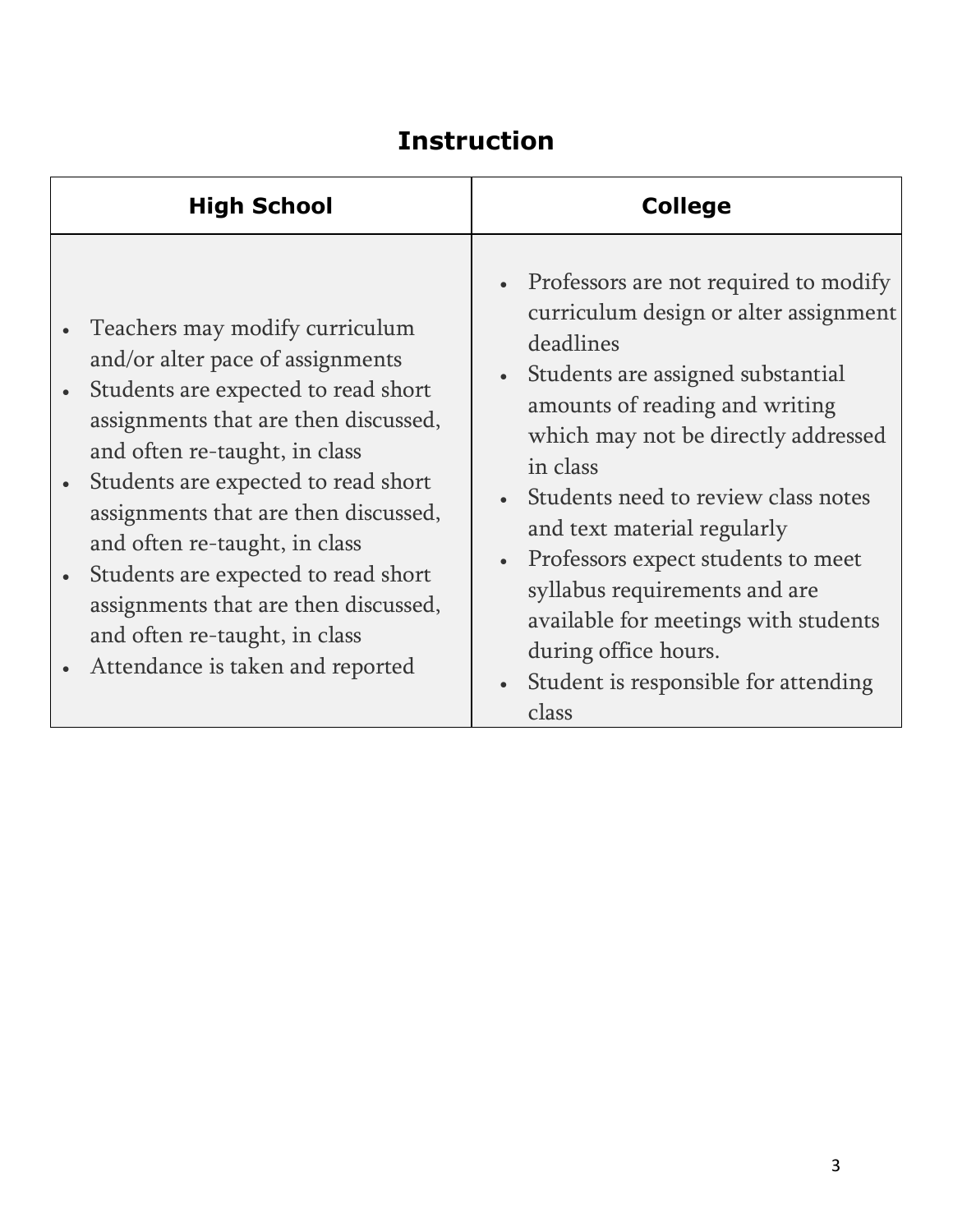## **Grades and Tests**

| Grading and test format changes (i.e.<br>I.E.P. or 504 plan may include<br>modifications to test format and/or<br>multiple choice vs. essay) are generally<br>not available. Accommodations to<br>grading<br>Testing is frequent and covers small<br>HOW tests are given (extended time,<br>amounts of material<br>test proctors) are available when<br>Makeup tests are often available<br>supported by disability documentation<br>Teachers often take time to remind<br>Testing is usually infrequent and may<br>be cumulative, covering large amounts<br>students of assignments and due date<br>of material<br>Makeup tests are seldom an option; if<br>they are, students will need to request<br>them<br>Professors expect students to read,<br>save, and consult the course syllabus<br>(outline); the syllabus spells out<br>exactly what is expected of students,<br>when it is due, and how students will<br>be graded | <b>High School</b> | <b>College</b> |
|-----------------------------------------------------------------------------------------------------------------------------------------------------------------------------------------------------------------------------------------------------------------------------------------------------------------------------------------------------------------------------------------------------------------------------------------------------------------------------------------------------------------------------------------------------------------------------------------------------------------------------------------------------------------------------------------------------------------------------------------------------------------------------------------------------------------------------------------------------------------------------------------------------------------------------------|--------------------|----------------|
|                                                                                                                                                                                                                                                                                                                                                                                                                                                                                                                                                                                                                                                                                                                                                                                                                                                                                                                                   |                    |                |